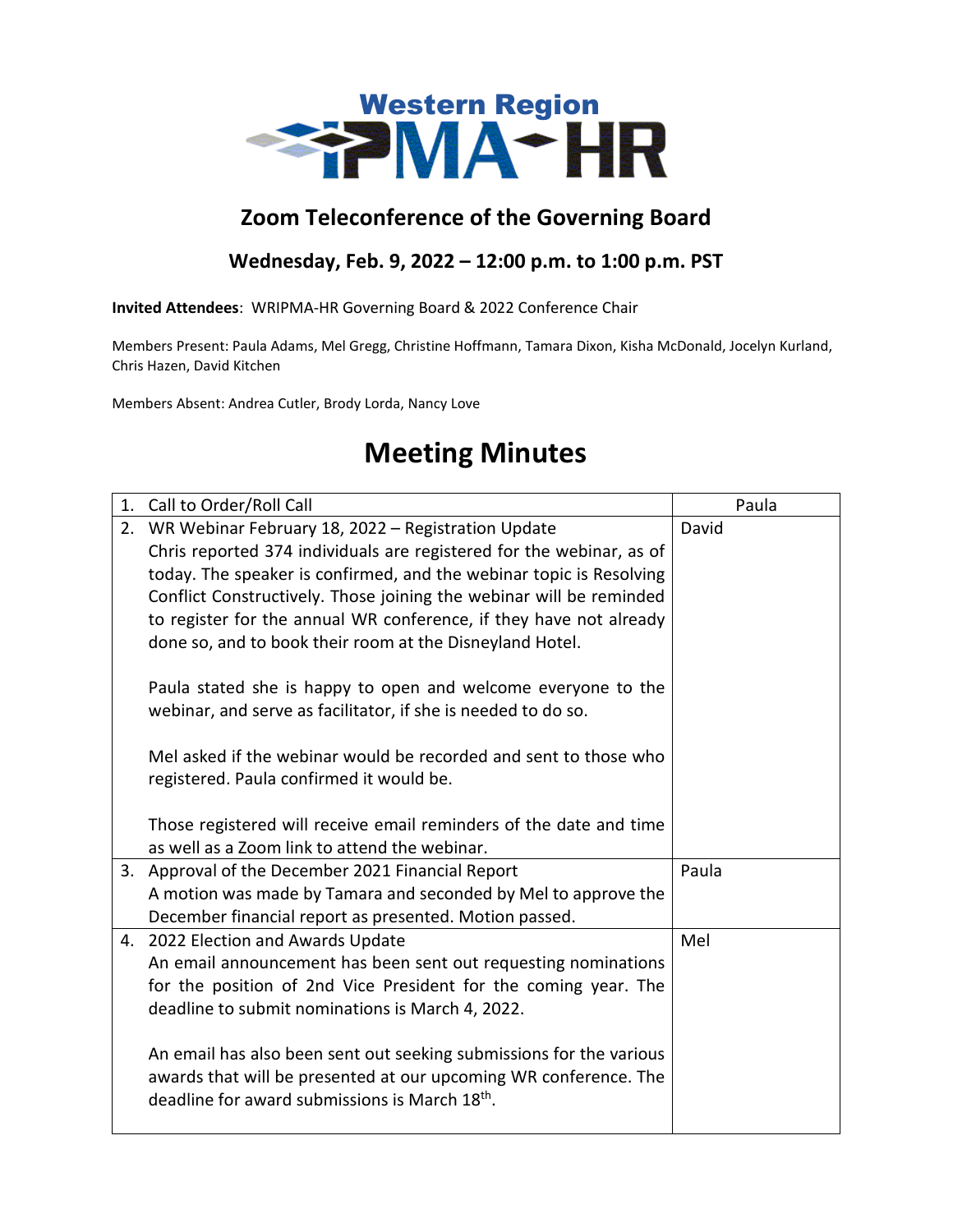| 5. Sponsorship, Technology & Marketing Update                                | Chris            |
|------------------------------------------------------------------------------|------------------|
| Chris reported one of our job page sponsors committed for another            |                  |
| month so that is some extra money coming into the region. Chris is           |                  |
| continuing to focus on sponsorships for the conference with hopes            |                  |
| that sponsorships will double by next month.                                 |                  |
| 6. 2022 Conference Update                                                    | Tamara           |
| Tamara report we have 248 conference registrations as of today. A            |                  |
| big shout out goes to Paula for personally emailing over 200 people          |                  |
| about the conference. Tamara has also spoken with others who are             |                  |
| helping promote the conference throughout the region.                        |                  |
|                                                                              |                  |
| Based on conversations with Disney, the decision was made to                 |                  |
| reduce our room block by the 20%, which was allowed in our                   |                  |
| agreement with them. Room reservations are continuing to come in             |                  |
| as the pandemic seems to be slowing down and mask and other                  |                  |
| mandates have been revised.                                                  |                  |
|                                                                              |                  |
| The conference marketing committee continues to push out                     |                  |
| announcements and reminders about our keynote speakers, as well              |                  |
| as the amazing Disneyland Hotel room rate, to encourage those who            |                  |
| have not yet register to do so.                                              |                  |
|                                                                              |                  |
| In lieu of a Presidents meeting, Paula will be hosting a dinner for          |                  |
| Chapter Presidents and one guest on Monday, May 2 <sup>nd</sup> at 5:30 p.m. |                  |
| An invitation will be sent out once the details are finalized.               |                  |
|                                                                              |                  |
| Chris will reach out to the sponsors and make sure they have booked          |                  |
| their room at the DL Hotel at the discounted rate.                           |                  |
|                                                                              |                  |
| 7. Executive Council Update                                                  | Tamara/Christine |
| During the January 2, 2022 Executive Council meeting Tamara shared           |                  |
| information she and Mel obtained at the recent Region                        |                  |
| representatives meeting they attended. She stated most region                |                  |
| representatives attended the meeting. Some of the items discussed            |                  |
| at the Region meeting included:                                              |                  |
| Nationwide confusion with the Chapter Affiliate Agreement,                   |                  |
| and a consensus that if the Agreement was going to be used,                  |                  |
| it should be applied consistently.                                           |                  |
| Lack of consistency with Treasurer's duties.<br>$\bullet$                    |                  |
| Lack of connection with the International organization.                      |                  |
| National President Jennifer Fairweather asked Executive Director             |                  |
| Cara Woodson-Welch to create an action plan to address the                   |                  |
| concerns brought up by the Region representatives. Tamara is                 |                  |
| confident Cara and her staff will take action on resolving the issues        |                  |
| presented.                                                                   |                  |
|                                                                              |                  |